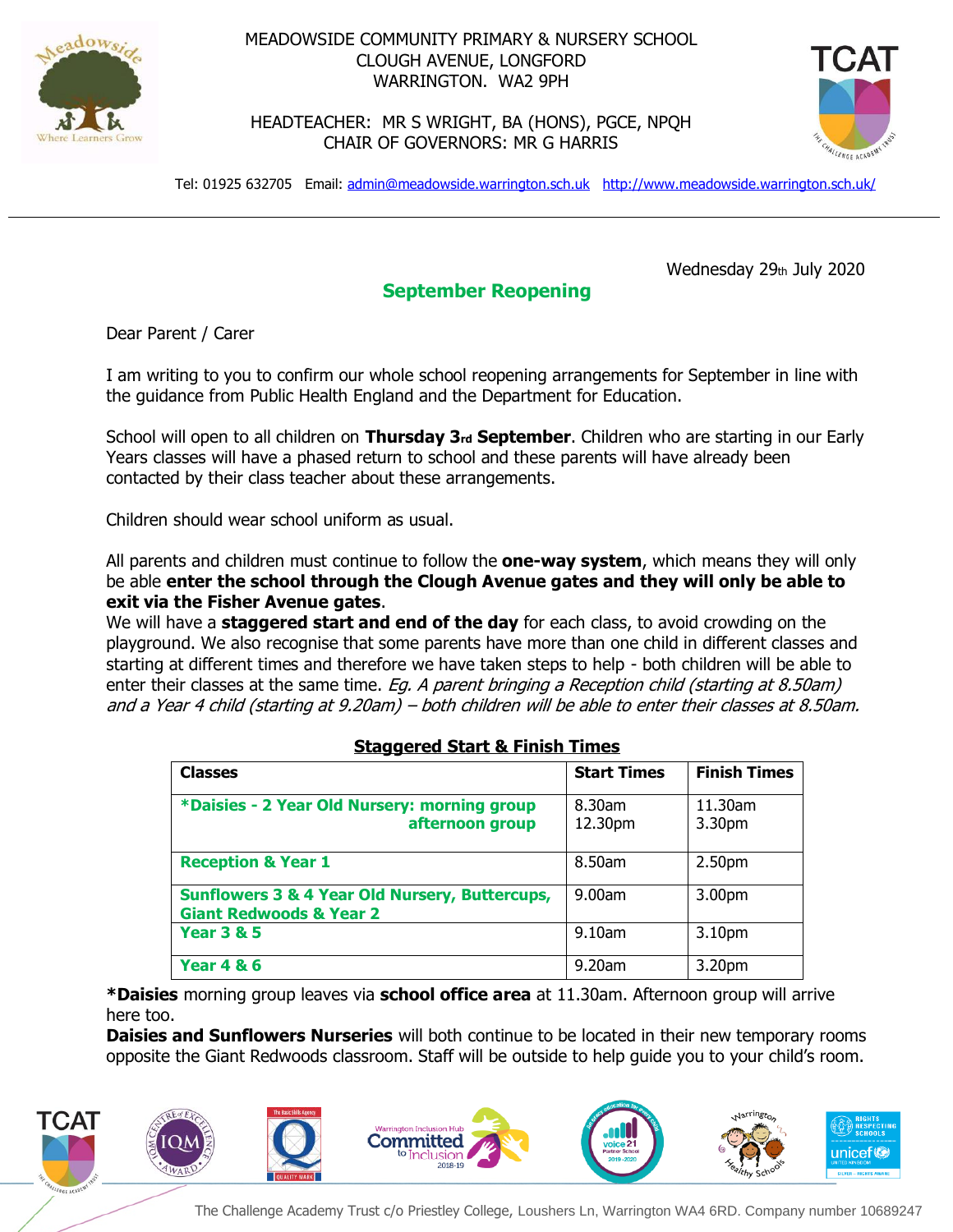#### **Attendance**

Now that the circumstances have changed it is vital that children return to school so that we can minimise as far as possible the longer-term impact of the pandemic on their education, well-being and wider development.

Any further absences away from the classroom will risk pupils falling further behind. There is a strong link between good school attendance and achievement.

# **School attendance will therefore be mandatory once again in September.**

This means that from September the usual rules will apply, including:

- parents' duty to secure that their child attends regularly at school where the child is a registered pupil at school and they are compulsory school age
- schools' responsibilities to record attendance and follow up absence
- the availability to issue sanctions, resulting in prosecution for poor school attendance

We recognise that some parents and pupils may feel anxious and worried about the children returning and we will work closely with families to support you with their return to school. If you have any worries or concerns or your child feels anxious about returning to school please contact our **Welfare Co-ordinator, Mrs Stokes**, on receipt of this letter or alternatively your child's class teacher through **ClassDojo**.

#### **We must also guard against any potential cases of infection in school and so the following steps must also be taken in regards to attendance:**

Any pupils, staff and other adults must not come into school if they have coronavirus [\(COVID-19\)](https://www.gov.uk/guidance/nhs-test-and-trace-how-it-works#people-who-develop-symptoms-of-coronavirus) [symptoms,](https://www.gov.uk/guidance/nhs-test-and-trace-how-it-works#people-who-develop-symptoms-of-coronavirus) or have tested positive in the last 7 days. School will ensure that anyone developing those symptoms during the school day is isolated and sent home.

If anyone in the school becomes unwell with a new, continuous cough or a high temperature, or has a loss of, or change in, their normal sense of taste or smell (anosmia), they will be sent home and advised to follow 'stay at home: guidance for households with possible or confirmed [coronavirus](https://www.gov.uk/government/publications/covid-19-stay-at-home-guidance) [\(COVID-19\)](https://www.gov.uk/government/publications/covid-19-stay-at-home-guidance) infection', which sets out that they must self-isolate for at least 7 days and should [arrange](https://www.gov.uk/guidance/coronavirus-covid-19-getting-tested) to have a test to see if they have coronavirus (COVID-19). School will need to see evidence of the outcome of this test. Other members of their household (including any siblings) should self-isolate for 14 days from when the symptomatic person first had symptoms. **Please ensure that your contact details are up to date with the school office in case we need to contact you during the school day if your child is showing symptoms.**

#### **Curriculum**

Your support with home learning has been vital over the last few months and we encourage you to continue to support your child's learning at home to bridge any gaps. Daily reading with your child will be a big help. Nevertheless, most of our children will have been absent from school for over 5 months when we return and therefore, we have made adaptations to our curriculum. In September there will be a focus on their well-being and settling them back into school life. During this time, it is vital that we support their social and emotional needs as well as their academic ones.

We have also conducted a thorough audit of school curriculum to identify what learning has been missed in each subject during lockdown. Our curriculum leaders are developing programmes to ensure this learning will be interwoven with the learning required for the new year. **ClassDojo** will be used for homework and for sending home activities that can support language and vocabulary development at home. Please ensure that you are signed up to the **ClassDojo** app.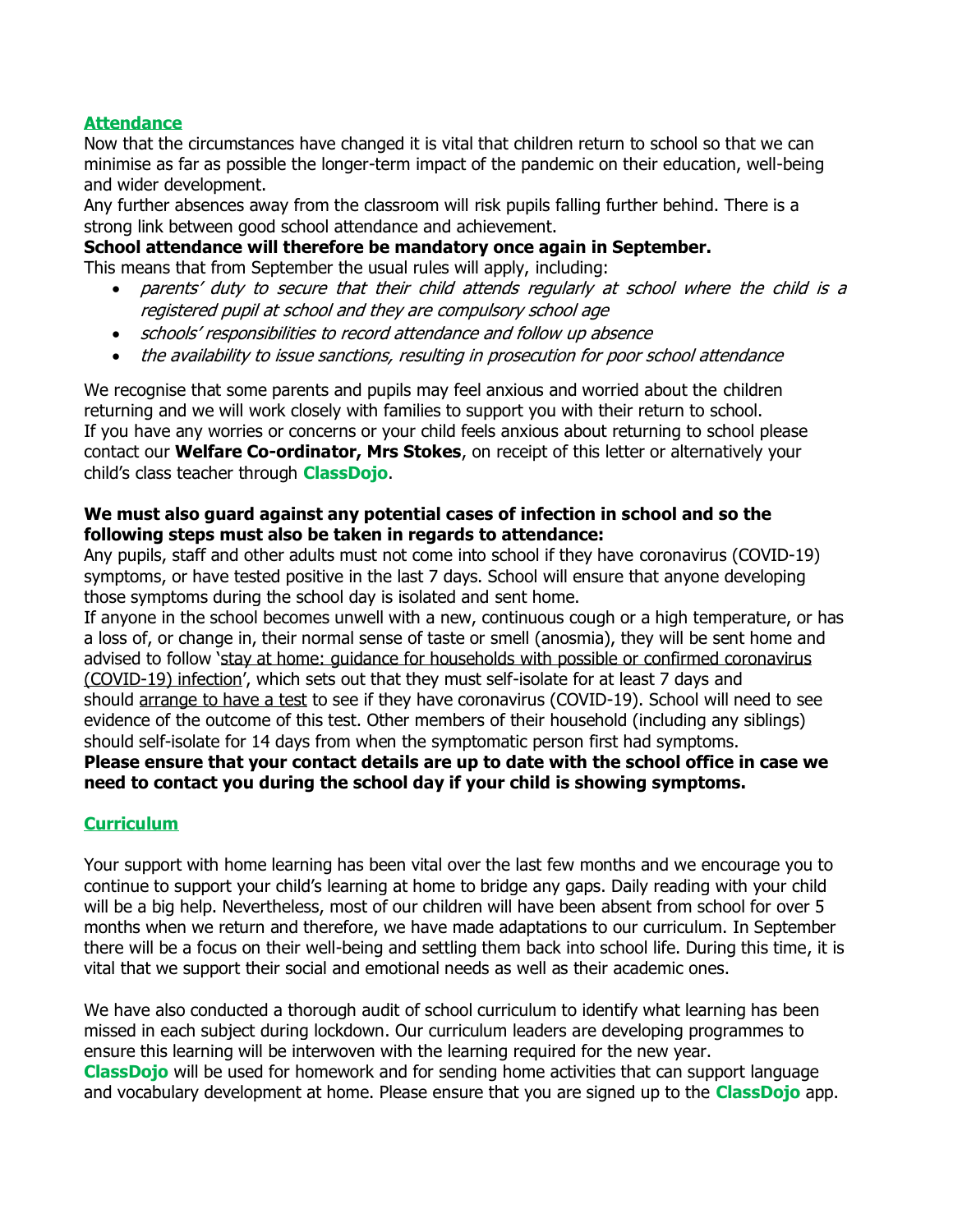

## MEADOWSIDE COMMUNITY PRIMARY & NURSERY SCHOOL CLOUGH AVENUE, LONGFORD WARRINGTON. WA2 9PH



HEADTEACHER: MR S WRIGHT, BA (HONS), PGCE, NPQH CHAIR OF GOVERNORS: MR G HARRIS

Tel: 01925 632705 Email: [admin@meadowside.warrington.sch.uk](mailto:admin@meadowside.warrington.sch.uk) <http://www.meadowside.warrington.sch.uk/>

### **We have carefully followed government guidance and put in place a number of measures to support in reducing the risk of infection. Please see below for our detailed approach to the reopening of school:**

#### **Entry and exit of school**

- Start and end times to the school day will be staggered as best as is possible and a one-way system will be in place. This is to reduce congestion and adhere to social distancing. **Parents and children must use the Clough Avenue gates to enter school and the Fisher Avenue gates to exit. No parents or children will be allowed to exit via Clough Avenue or enter via Fisher Avenue**
- Strictly only one adult per child (sibling group) will be allowed onto the school premises at drop off and pick up to reduce numbers
- The finish times for the end of the day are staggered and parents are encouraged to only enter school premises when it is their pickup time
- We encourage parents of Year 5 & 6 pupils who have parental permission to walk home, to allow their children to enter and exit the school site on their own. **We will be asking for permission through ClassDojo in September**
- It is important that staff stick to timings as closely as possible to avoid any crowding
- Parents will not be allowed to access the school office and any messages can be sent through **ClassDojo** or phoned into school
- If a parent needs to see a member of staff or the school office, please phone and make an appointment
- Parents should not congregate outside the school gates at any time

#### **Classroom Arrangements**

- Y1 -6 Classrooms have been redesigned to avoid face to face contact (all desks facing front)
- In accordance with the guidance, staff working with younger or SEND children may need to work closer at times but should 'avoid close face to face contact and minimise time spent within 1 metre of anyone. Similarly, it will not be possible when working with many pupils who have complex needs or who need close contact care. These pupils' educational and care support should be provided as normal.'
- Children will remain in their whole class bubbles and avoid mixing with children from other classes
- Staggered break and lunch times
- Minimum movement around the school building
- There will be no breakfast club but children will be provided with morning bagels from Magic Breakfast
- Any after school clubs will be arranged around whole class bubbles
- Frequently used equipment such as pencils, pens,  $etc staff$  and pupils should have their own assigned equipment. Classroom based resources such as books, games, etc can be shared within the bubble and cleaned regularly
- Children to wear school uniform
- PE will take place outside. Children will need PE kit suitable for outdoors T-Shirt, tracksuit bottoms, sweatshirt, trainers

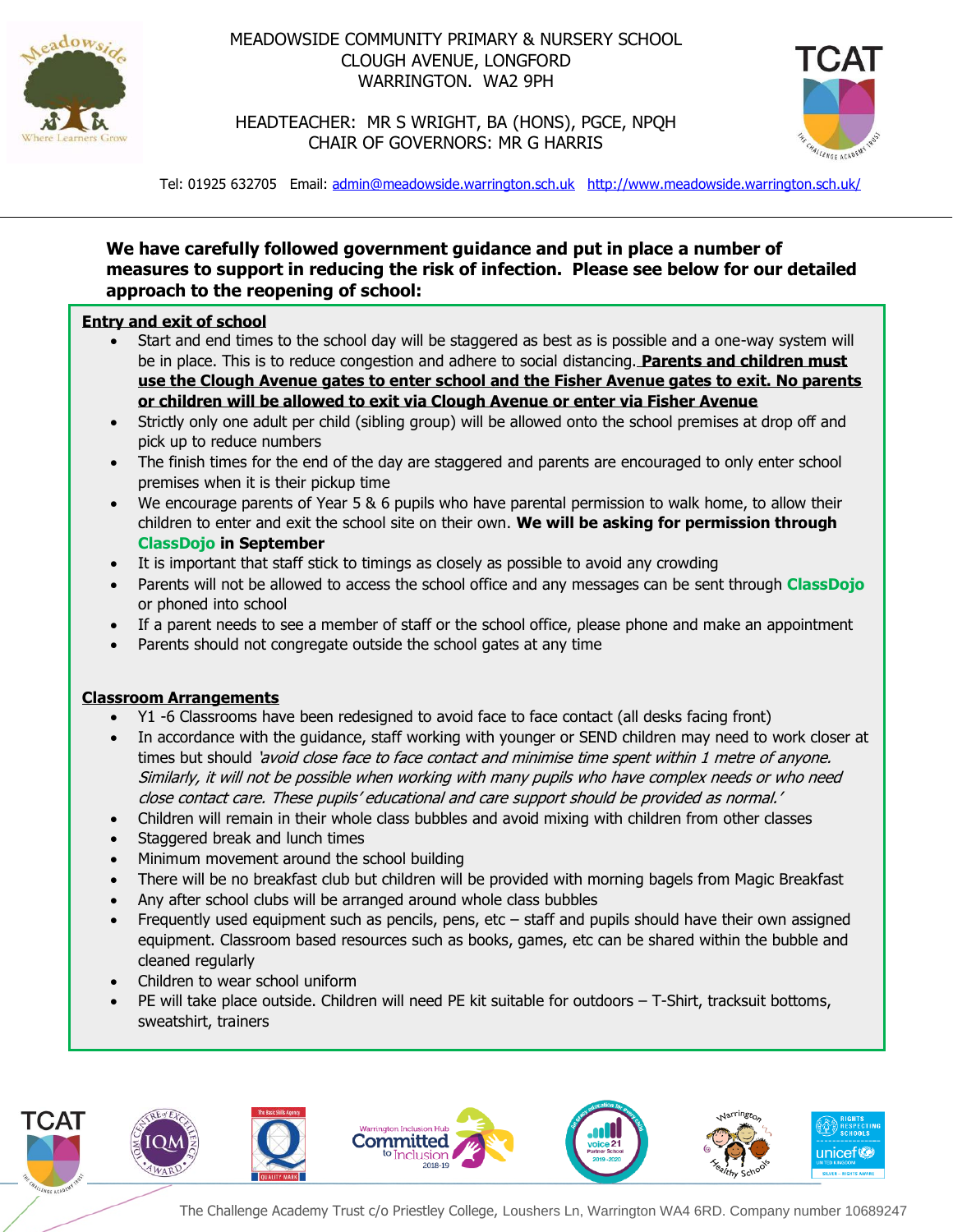#### **Hygiene**

- Increased cleaning throughout the day has been timetabled to support with maintaining hygiene and cleanliness
- Hand washing on entry into school, when entering outdoor areas / playground and on entry back into school, before and after eating. Handwashing at regular intervals throughout the day
- Regular wiping down of surfaces / equipment throughout the day including outdoor equipment
- Inner doors to remain open to reduce contact with handles. EYFS doors must still remain closed to support with safeguarding.
- Sanitiser units have been installed in every classroom and at key entrance points throughout the building to support with hygiene
- Windows to be kept open in rooms for ventilation

#### **Teaching Teams 2020/21**

Here is a reminder of our class teams for September. They are so excited to welcome your children back to school.

| <b>Class</b>      | <b>Teacher / Lead</b>        | <b>TAs</b>                           |
|-------------------|------------------------------|--------------------------------------|
| <b>Daisies</b>    | Miss Holt                    | Miss Walker                          |
| <b>Sunflowers</b> | Mrs Bartane                  | Mrs Jackson & Miss James             |
| <b>Reception</b>  | Miss Clarke & Mrs Calrow     | Miss Gooch & Mrs Wilson              |
| Year 1            | <b>Miss Burrows</b>          | Mrs Murphy, Mrs Groarke & Mrs Savage |
| Year 2            | Mrs Fowler & Mrs Whittaker   | Mrs Barlow                           |
| <b>Buttercups</b> | Mrs Worrall & Mrs Fairclough | Mrs Dunn & Mrs Dubique               |
| Year <sub>3</sub> | Mr McClafferty               | Miss Hackney & Mrs Barrow            |
| Year 4            | Mrs Perks                    | Mrs Nash & Mrs Mate                  |
| Year 5            | Mrs Pritty                   | Mrs Woods                            |
| Year 6            | Mr Manuel                    | Miss Phillip & Miss Vernon           |
| <b>Redwoods</b>   | Mr Clay                      | Miss Barr & Mrs Dubique              |

I realise that this is a lot of information to take in but I am sending this to you now so that you have all summer to consider everything contained within this letter. Further details can also be found in our risk assessment for September reopening, which is now on our website.

I hope you find the information useful and reassuring – our priority is always the safety of your children. We look forward to welcoming you all back in September and until then I wish you all a lovely and enjoyable summer.

Kind regards

Mr S. Wright **Headteacher**